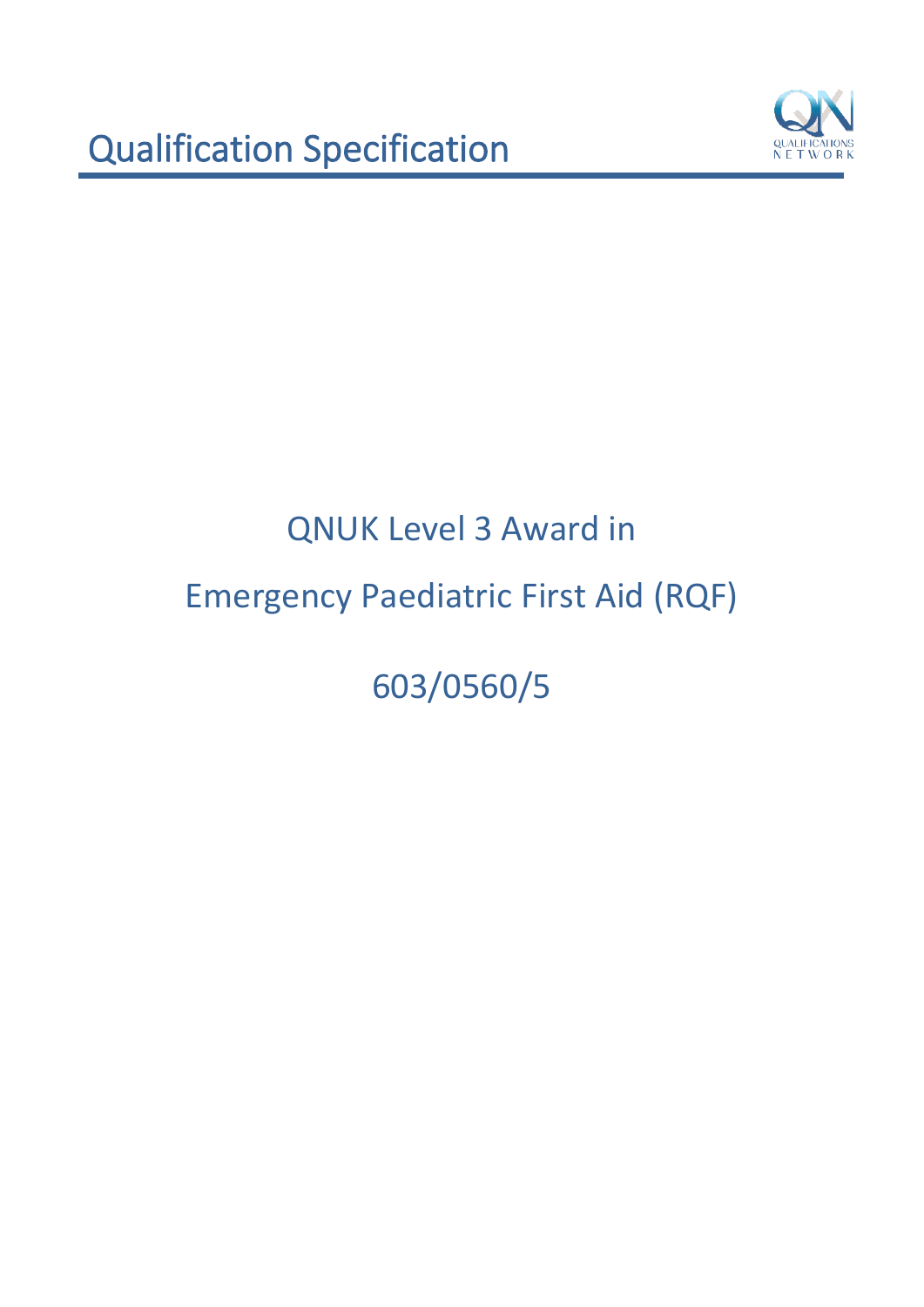

# **Contents**

| 1.    |  |
|-------|--|
| 2.    |  |
| 3.    |  |
| 4.    |  |
| 5.    |  |
| 6.    |  |
| 7.    |  |
| 8.    |  |
| 9.    |  |
| 10.   |  |
| 11.   |  |
|       |  |
|       |  |
| 13.1. |  |
| 13.2. |  |
| 13.3. |  |
|       |  |
|       |  |
| 15.1. |  |
| 15.2. |  |
|       |  |
|       |  |
|       |  |
|       |  |
|       |  |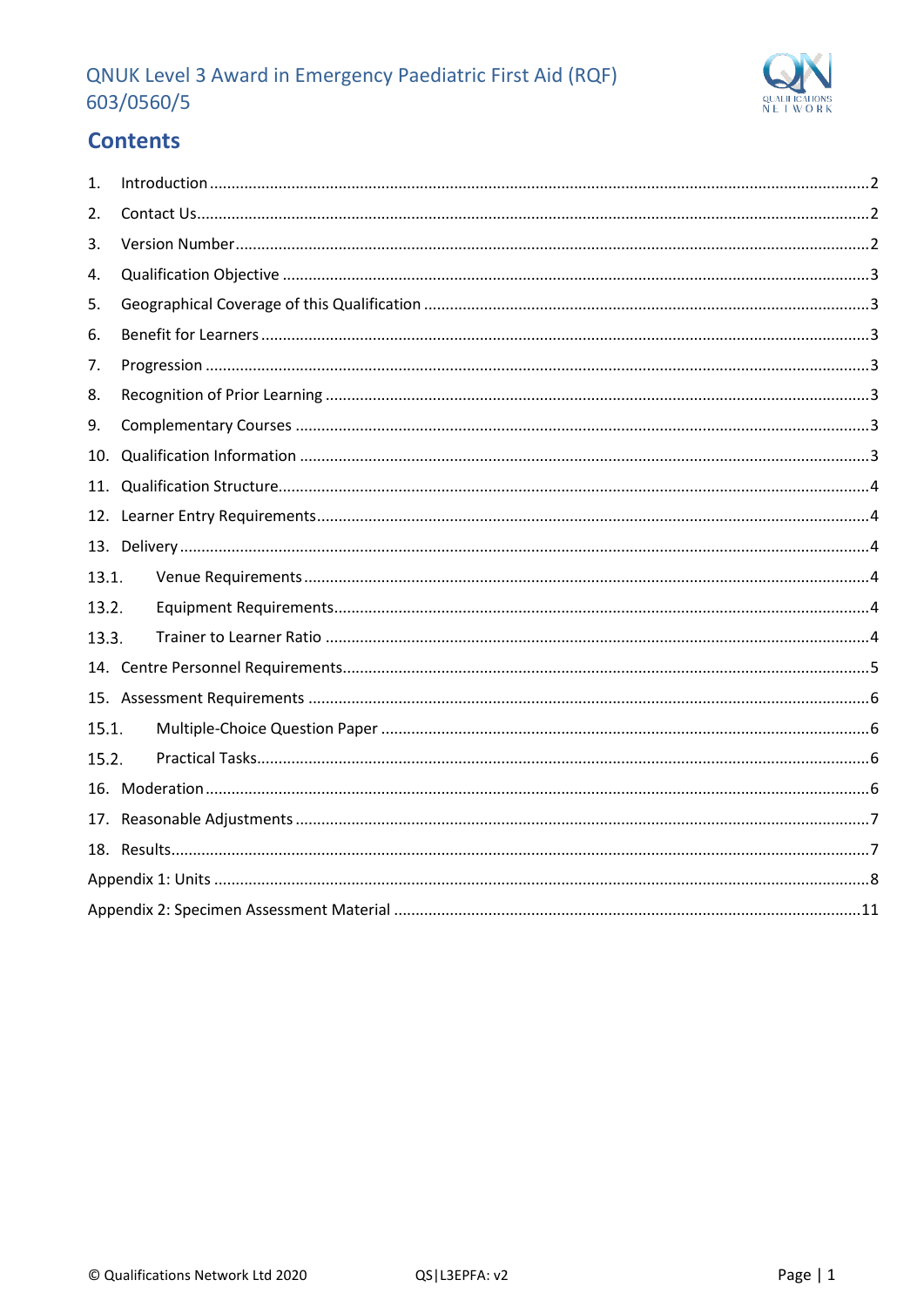

## <span id="page-2-0"></span>**1. Introduction**

Qualifications Network Limited (QNUK) is an Awarding Organisation recognised and regulated by the Office of Qualifications and Examinations (Ofqual) in England, the Council for Curriculum, Examinations and Assessment (CCEA) in Northern Ireland and Qualifications Wales.

This specification outlines key information required by users of the qualification to ensure they can make an informed decision about the suitability of the qualification they are taking or proposing to take for the purposes that they intend to use it.

## <span id="page-2-1"></span>**2. Contact Us**

Please get in touch if you need any advice or guidance with this qualification.

#### **Head Office:**

Qualifications Network First Floor Offices 86A Lancaster Road Enfield Middlesex EN2 0BX

Email: [centres@qnuk.org](mailto:CentreSupport@Qualifications-Network.co.uk) Tel: 020 3795 0559

## <span id="page-2-2"></span>**3. Version Number**

Centres should make sure they are using the most up to date document by checking the footer which will confirm the current version number.

Version 3: Dec 2021 – new qualification template applied

| Document owner          | <b>Qualifications Manager</b> |
|-------------------------|-------------------------------|
| Date last updated       | 20/12/2021                    |
| Next review             | 20/12/2023                    |
| <b>Status</b>           | Approved                      |
| Version                 | 3                             |
| Document control number | QS   L3EPFA                   |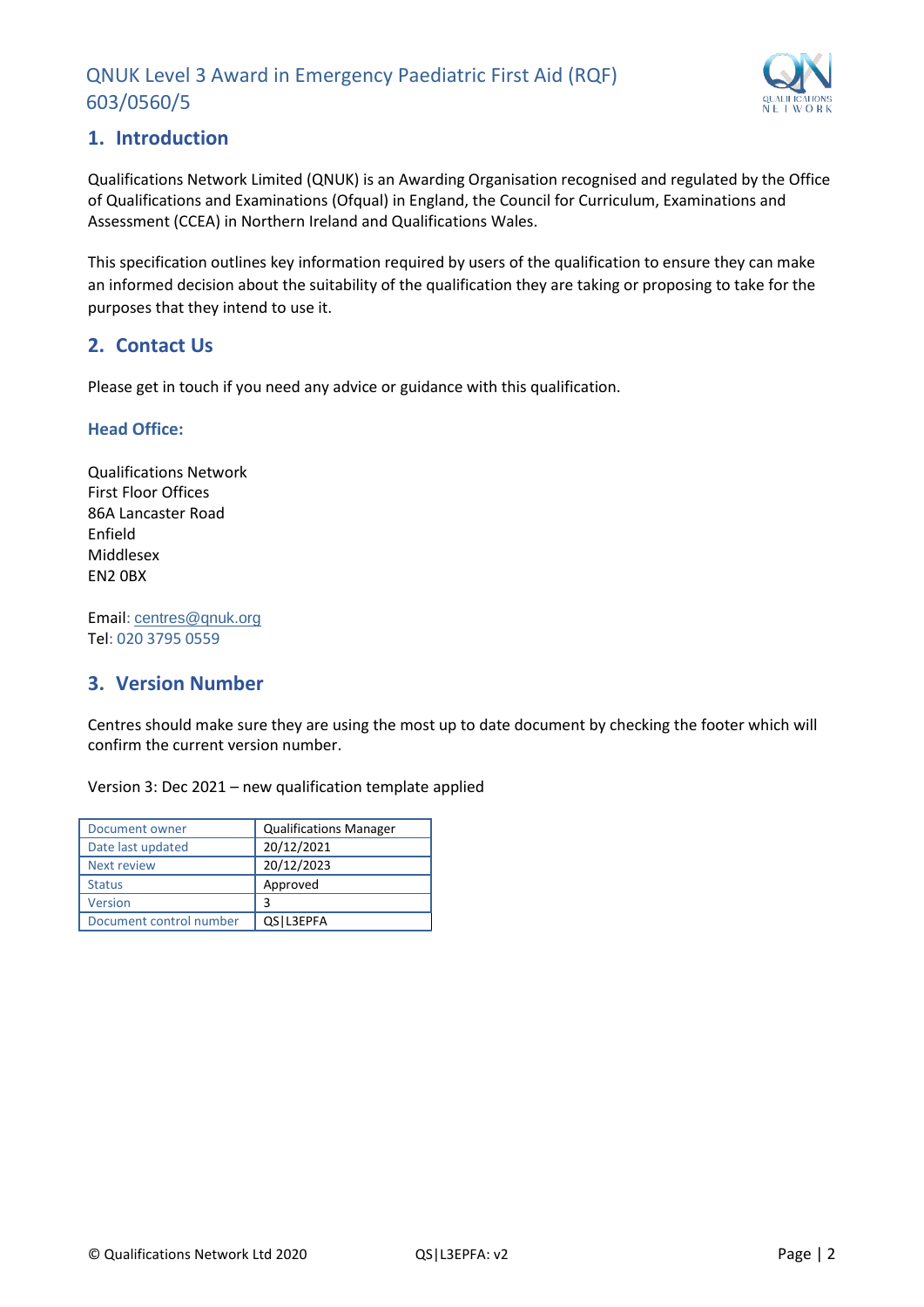

## <span id="page-3-0"></span>**4. Qualification Objective**

This qualification is aimed at those in employment or seeking to enter employment in an early year setting. The qualification develops the learner's skills, knowledge and understanding of a range of emergency paediatric first aid situations and will support a role in an early year setting where performing emergency paediatric first aid may be required. The qualification meets the requirements of the 'Statutory framework for the early years foundation stage: Setting the standards for learning, development and care for children from birth to five' (April 2017).

## <span id="page-3-1"></span>**5. Geographical Coverage of this Qualification**

This qualification is available in England, Wales and Northern Ireland

#### <span id="page-3-2"></span>**6. Benefit for Learners**

This qualification will provide learners with the skills, knowledge and understanding to support individuals in carrying out an emergency paediatric first aid role in an early year setting.

## <span id="page-3-3"></span>**7. Progression**

Learners could progress to:

• QNUK Level 3 Award in Paediatric First Aid (RQF)

## <span id="page-3-4"></span>**8. Recognition of Prior Learning**

QNUK are unable to accept requests for recognition of prior learning (RPL) for this qualification.

#### <span id="page-3-5"></span>**9. Complementary Courses**

This qualification may be offered as part of a combined First Aid course alongside other workplace First Aid qualifications such as the QNUK Level 3 Award in Forest School First Aid (RQF) or the QNUK Level 3 Award in Emergency First Aid at Work (RQF); additional learning time must be allowed for combined courses.

This qualification will complement any course, providing the learner with an additional skillset enhancing employability.

## <span id="page-3-6"></span>**10. Qualification Information**

| <b>Qualification Number (QN)</b>      | 603/0560/5                                         |
|---------------------------------------|----------------------------------------------------|
| <b>Learning Aim</b>                   | 60305605                                           |
| <b>Total Qualification Time (TQT)</b> | 8                                                  |
| <b>Guided Learning Hours (GLH)</b>    | 6                                                  |
| Credit value                          | 1                                                  |
| Level                                 | 3                                                  |
| Validity                              | 3 years                                            |
| Assessment                            | Invigilated MCQ paper and observed practical tasks |
| Achieving the qualification           | Learners must achieve the mandatory unit           |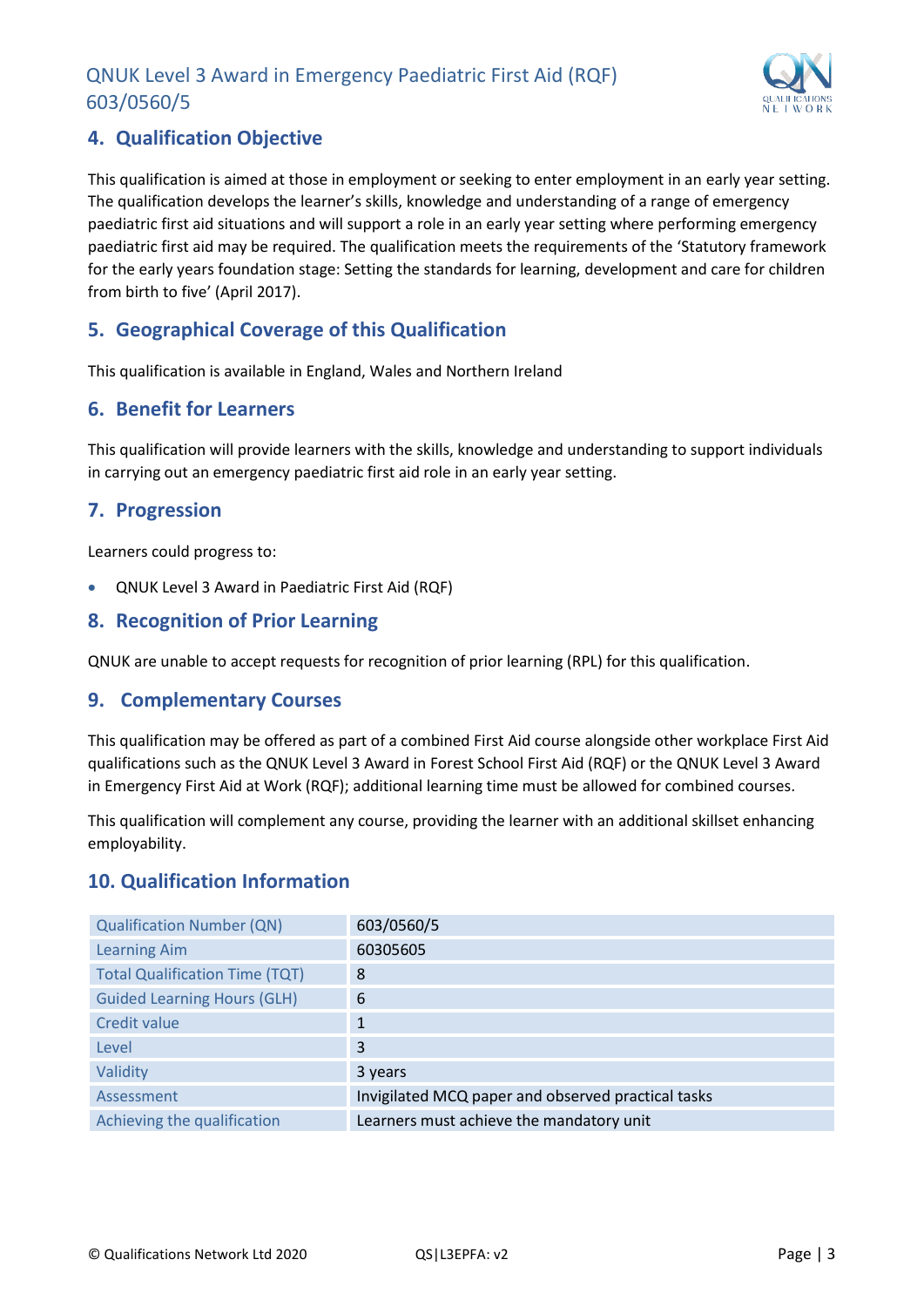

## <span id="page-4-0"></span>**11. Qualification Structure**

| <b>Unit No.</b>        | <b>Unit Title</b>                     | Level | <b>Credit</b> | <b>GLH</b> |
|------------------------|---------------------------------------|-------|---------------|------------|
| <b>Mandatory units</b> |                                       |       |               |            |
| R/615/2426             | <b>Emergency Paediatric First Aid</b> |       |               | ь          |

The learning outcomes for the qualification may be found in Appendix 1. The Assessment Guidance details the assessment criteria which are used to determine if a learner has met the requirements of the learning outcomes. Further depth of coverage is also provided in the Assessment Guidance.

## <span id="page-4-1"></span>**12. Learner Entry Requirements**

There are no specific recommended prior learning requirements for this qualification. Entry is at the discretion of the centre. This qualification is aimed at learners 16 years and over who are able to undertake the responsibilities of an emergency paediatric first aider.

Learners aged under 16 may take the qualification; however, they should not be relied upon to be the sole emergency paediatric first aider. This course is not recommended for learners under the age of 12 due to the physical nature of some of the assessment criteria.

Learners must demonstrate first aid procedures as part of their assessment, including providing CPR to a casualty on the floor. Therefore, learners must be physically capable of performing CPR on the floor.

Learners must have sufficient command of the English language to understand and undertake the recommended assessment methods for this qualification.

There are no other pre-requisites for this qualification. However, learners should be able to work at level 2 and above.

## <span id="page-4-2"></span>**13. Delivery**

This qualification is delivered in a face-to-face setting over a one-day period. Learners should complete the qualification within 3 weeks.

#### <span id="page-4-3"></span>**Venue Requirements**

The training venue should be suitable for learning and meet all relevant Health and Safety requirements.

#### <span id="page-4-4"></span>**Equipment Requirements**

Each centre offering this qualification should ensure the following are available:

- suitable presentation materials
- reference manual (Learners may be required to purchase these separately)
- suitable number of resuscitation manikins (one infant and one child manikin per four learners)
- suitable manikin disinfectant wipes
- suitable number of AED training devices (one unit per four learners)
- first aid kits containing a range of equipment including dressings and bandages as appropriate for the work environment
- other first aid equipment as appropriate for the individual setting

#### <span id="page-4-5"></span>**Trainer to Learner Ratio**

The maximum Trainer to Learner ratio for this qualification is 1:12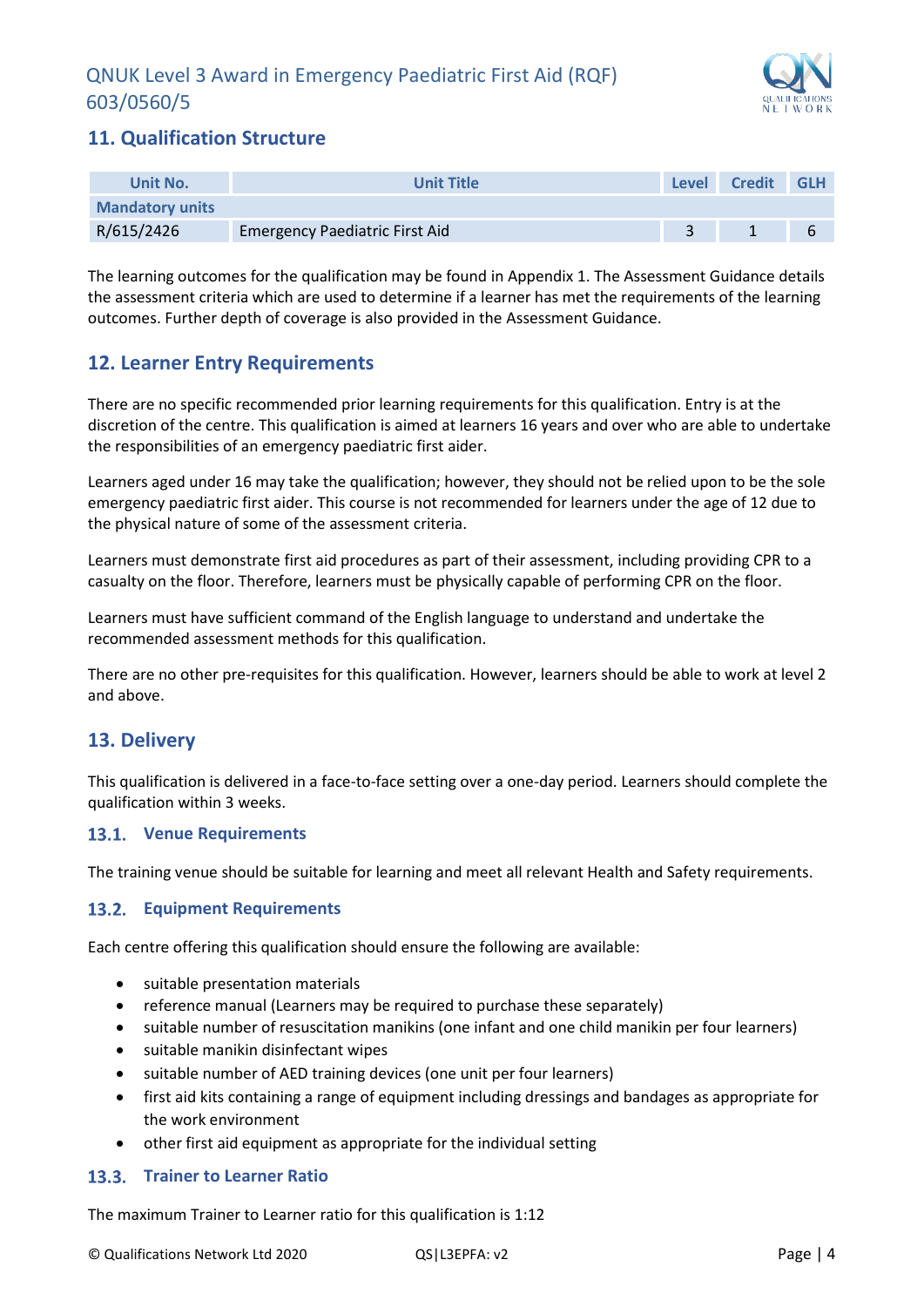

## <span id="page-5-0"></span>**14. Centre Personnel Requirements**

This qualification is delivered by suitably qualified trainers.

All those who deliver and assess this qualification must:

- 1. Hold a current First Aid at Work Certificate (issued by an Ofqual/SQA/Welsh Government recognised Awarding Organisation/Body, a First aid at work issued by a Recognised Voluntary Aids Society; or
- 2. Hold a regulated Pre-hospital care course at level 3 or above; or
- 3. Hold a current Offshore First Aid Certificate issued by a HSE approved training provider or
- 4. Have a current registration as a Doctor with the General Medical Council (GMC) or
- 5. Have a current registration as a Nurse with the Nursing and Midwifery Council (NMC) or
- 6. Have a current registration as a Paramedic with the Health and Care Professions Council (HCPC).
- 7. Hold one of the following qualifications or their recognised equivalent:
	- a. Cert Ed/PGCE/B Ed/M Ed
	- b. CTLLS/DTLLS
	- c. PTLLS (12 credits)
	- d. Further and Adult Education Teacher's Certificate
	- e. IHCD Instructional Methods
	- f. IHCD Instructor Certificate
	- g. S/NVQ level 3 in Training and Development
	- h. S/NVQ level 4 in Training and Development
	- i. TQFE (Teaching Qualification for Further Education)
	- j. English National Board 998
	- k. Nursing Mentorship qualifications
	- l. NOCN Tutor Assessor Award
	- m. Level 3 Award in Education and Training (QCF/RQF)
	- n. Level 4 Certificate in Education and Training (QCF/RQF)
	- o. Level 5 Diploma in Education and Training (QCF/RQF)
- 8. If none of the above teaching/assessing qualifications are held, delivery staff must hold both a teaching qualification AND assessing qualification from the list below
	- a. Accredited Qualifications based on the Learning and Development NOS 7 Facilitate Individual Learning and Development (Teaching)
	- b. Training Group A22, B22, C21, C23, C24 (Teaching)
	- c. SQA Accredited Planning and Delivering Learning Sessions to Groups (Teaching)
	- d. A1 (D32/33) Assess candidates using a range of methods (Assessing)
	- e. A2 (D32) Assess candidates' performance through observation (Assessing)
	- f. Regulated Qualifications based on the Learning and Development NOS 9 Assess Learner Achievement (Assessing)
	- g. SQA Accredited Learning and Development Unit 9DI Assess workplace competences using direct and indirect methods – replacing Units A1 and D32/33 (Assessing)
	- h. SQA Accredited Learning and Development Unit 9D Assess workplace competence using direct methods – replacing Units A2 and D32 (Assessing)
	- i. SQA Carryout the Assessment Process (Assessing)
	- j. Level 3 Award in Assessing Competence in the Work Environment (QCF/RQF) (Assessing)
	- k. Level 3 Award in Assessing Vocationally Related Achievement (QCF/RQF) (Assessing)
	- l. Level 3 Award in Understanding the Principles and Practices of Assessment (QCF/RQF) (Assessing)
	- m. Level 3 Certificate in Assessing Vocational Achievement (QCF/RQF) (Assessing)
	- n. Assessor/IQA CPD Day (Assessing)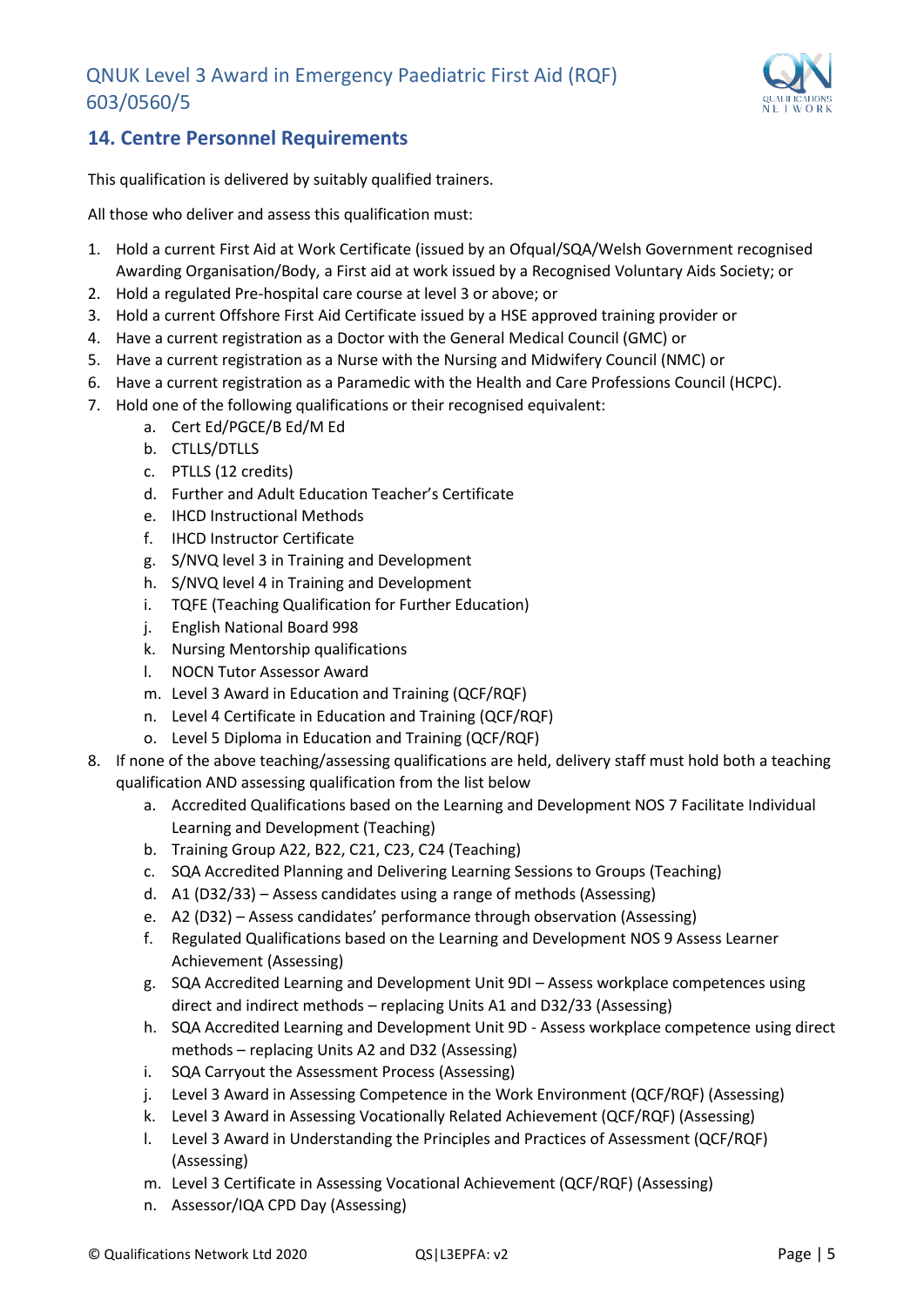

9. Show current evidence of continuing professional development in teaching, assessment and the subject matter.

#### **Internal Quality Assurance Requirements**

Each centre must have access to a suitably qualified IQA. The IQA cannot verify the delivery or assessment of individual learners or cohorts of learners where the IQA has been involved in the delivery or assessment of the qualification for those learners.

All those who are involved with the quality assurance of this qualification **internally** must:

- 1. have up-to-date working knowledge and experience of best practice in assessment and quality assurance;
- 2. meet the delivery staff requirements for this qualification:
- 3. hold one of the following internal quality assurance qualifications or their recognised equivalent:
	- a. Level 4 Award in Internal Quality Assurance of Assessment Processes and Practice (QCF/RQF); or
	- b. Level 4 Certificate in Leading the Internal Quality Assurance of Assessment Processes and Practice (QCF/RQF); or
	- c. V1 Conduct internal quality assurance of the assessment process; or
	- d. D34 Internally verify the assessment process; or
	- e. Have completed a 7-hour assessor and IQA CPD training with an awarding organisation, and
- 4. show current evidence of continuing professional development in assessment, quality assurance and the subject matter.

#### <span id="page-6-0"></span>**15. Assessment Requirements**

Learners are assessed for this qualification through:

#### <span id="page-6-1"></span>**15.1. Multiple-Choice Question Paper**

The MCQ paper will be taken under examination conditions, i.e. learners will sit a minimum of 1.25 metres apart, will not confer during the examination and no electronic devices (such as mobile phones) or books, including dictionaries, will be permitted.

| Language of assessment | English     |
|------------------------|-------------|
| Duration               | 30 minutes  |
| Pass mark              | 70% (11/15) |
| Grading                | Pass/Fail   |

Example MCQs are included at Appendix 2.

#### <span id="page-6-2"></span>15.2. Practical Tasks

Learners are assessed completing several practical Paediatric First Aid tasks.

| Language of assessment | English     |
|------------------------|-------------|
| Duration               | As required |
| Pass mark              | 100%        |
| Grading                | Pass/Fail   |

#### <span id="page-6-3"></span>**16. Moderation**

The level of external moderation required for this qualification will be risk based and in line with the Centre Assessment Standards Scrutiny Strategy applicable to this qualification.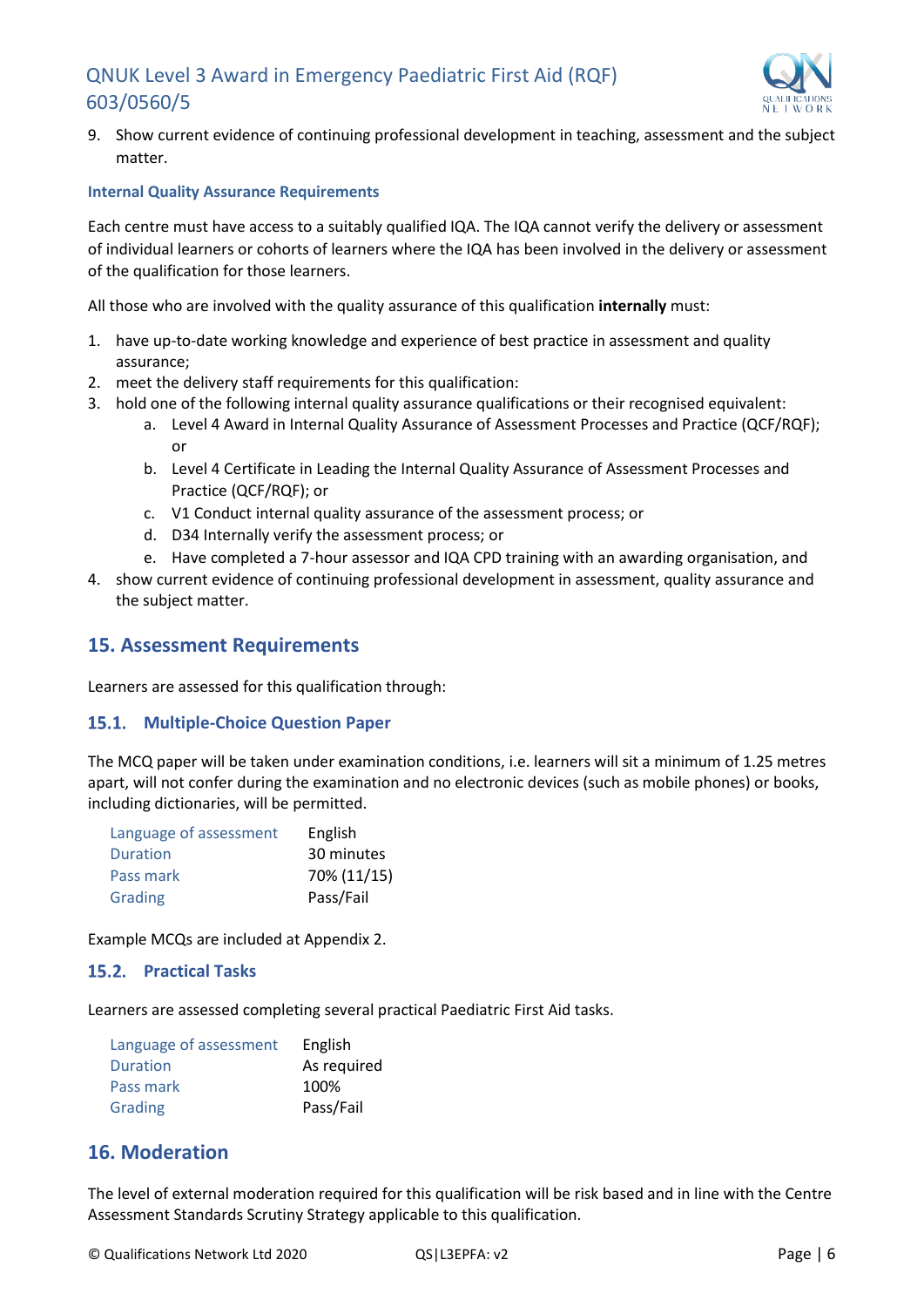

There may be situations within the centre devised assessment methodology that require observations, in these situations QNUK EQA Department will also require to conduct verification visits to ensure the accuracy and consistency of assessment decisions.

QNUK EQA Department will advise the centre of the required levels of moderation/verification to anticipate for this qualification upon centre approval for delivery.

## <span id="page-7-0"></span>**17. Reasonable Adjustments**

Learners are required to complete the assessments in a manner appropriate to the purpose of the qualification.

The qualification requires learners to be able to perform relevant practical paediatric first aid tasks during the summative assessment, some of which may be on the floor. This is a mandatory requirement for all learners to be able to demonstrate these activities and no adjustments or considerations can be made for this.

The prescribed assessment methods for this qualification should not unfairly disadvantage learners who would otherwise be able to demonstrate competence in line with the purpose of the qualification. Learners should contact their centre to discuss reasonable adjustment if they feel the prescribed assessment methods would disadvantage them.

## <span id="page-7-1"></span>**18. Results**

The centre is required to submit learner results within 10 working days of assessment to Qualifications Network UK for moderation. We will issue verified results and appropriate certification to the approved centre within 7 working days of receiving the results. Centres will forward results and/or certificates to learners, who can expect to receive them within 20 working days of taking the assessment. If learners have not received results and/or certificates within 25 working days, they should contact the centre in the first instance.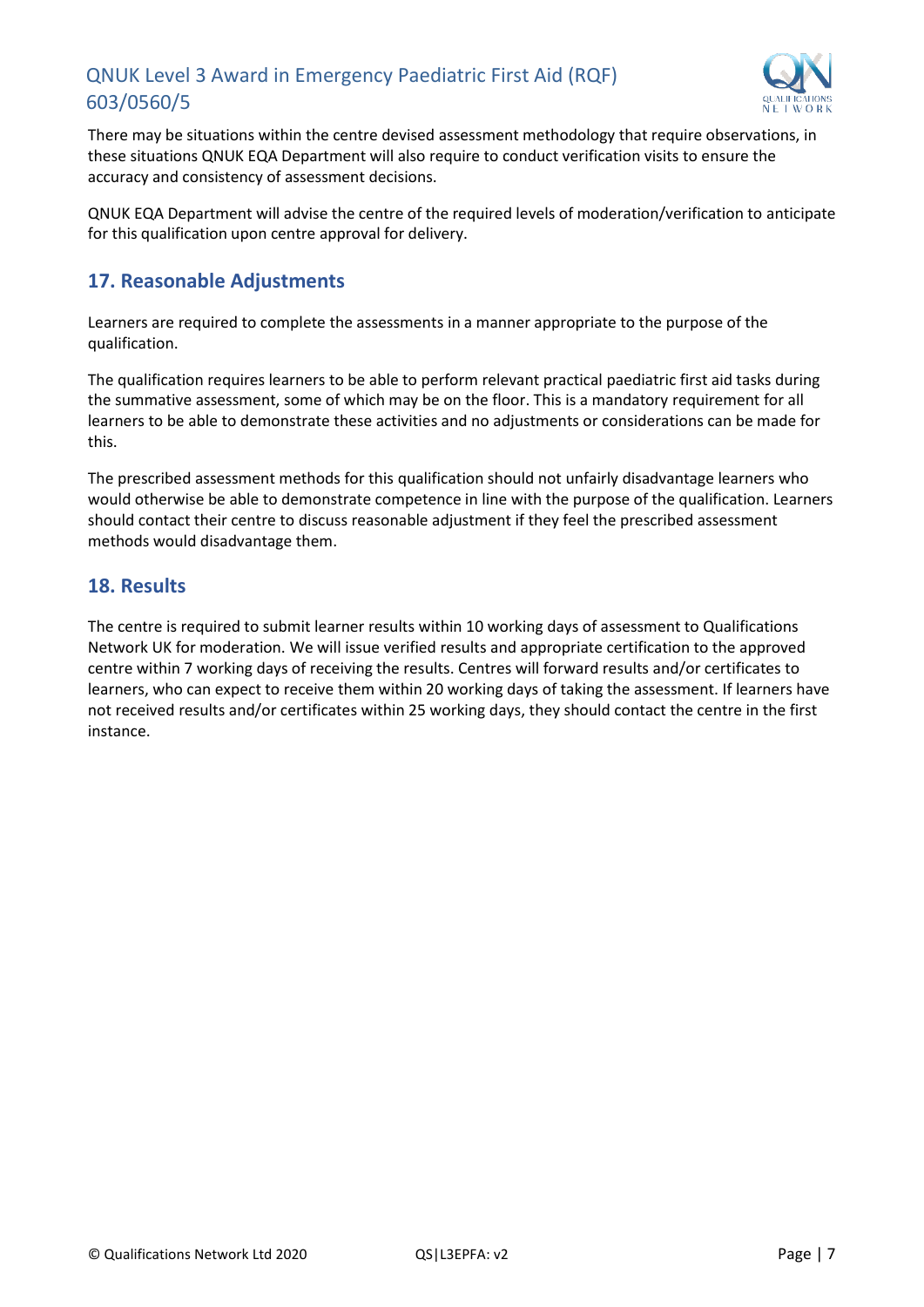

## <span id="page-8-0"></span>**Appendix 1: Units**

#### **Unit 1 Emergency Paediatric First Aid (R/615/2426)**

#### **Unit Summary**

The learner will develop the skills, knowledge and understanding to deal effectively with a range of emergencies in an early year setting requiring paediatric first aid.

| 1. The learner will: Understand the role and responsibilities of the paediatric first aider |                                                                                                                                                                                                                                                                                                                                                                                                                  |                                    |
|---------------------------------------------------------------------------------------------|------------------------------------------------------------------------------------------------------------------------------------------------------------------------------------------------------------------------------------------------------------------------------------------------------------------------------------------------------------------------------------------------------------------|------------------------------------|
| <b>Assessment Guidance</b>                                                                  |                                                                                                                                                                                                                                                                                                                                                                                                                  | <b>Types of</b><br><b>Evidence</b> |
| 1.1                                                                                         | The learner must identify the role and responsibilities of a paediatric first aider<br>including preventing cross infection; the need for recording incidents and actions;<br>safe use of available equipment; assessing an incident; summoning assistance;<br>prioritising treatment; dealing with post incident stress; contents of a paediatric<br>first aid box.                                             | <b>MCQ</b>                         |
| 1.2                                                                                         | The learner must identify how to minimise the risk of infection to self and others<br>including importance of handwashing; using sterile equipment; using equipment<br>correctly; correct disposal of used, disposable first aid equipment; the term 'others'<br>relates to the infant or child receiving first aid, work colleagues, parents, carers,<br>other people within the infant or child's environment. | <b>MCQ</b>                         |
| 1.3                                                                                         | The learner must identify differences between an infant and a child for the<br>purposes of first aid treatment including the age ranges of infants and children.                                                                                                                                                                                                                                                 | <b>MCQ</b>                         |

| 2. The learner will: Be able to assess an emergency situation safely |                                                                                                                                                                                              |                                    |
|----------------------------------------------------------------------|----------------------------------------------------------------------------------------------------------------------------------------------------------------------------------------------|------------------------------------|
| <b>Assessment Guidance</b>                                           |                                                                                                                                                                                              | <b>Types of</b><br><b>Evidence</b> |
| 2.1                                                                  | The learner must conduct a scene survey showing an awareness of the<br>environment, other hazards, bystanders and available first aid equipment.                                             | Observation                        |
| 2.2                                                                  | The learner must conduct a primary survey on an infant and a child including<br>Danger, Response, Airway, Breathing; recognise differences in a primary survey for<br>an infant and a child. | Observation                        |
| 2.3                                                                  | The learner must summon appropriate assistance when necessary including the<br>type of assistance required on completion of the primary survey, i.e. bystander or<br>emergency services.     | Observation                        |

| 3. The learner will: Be able to provide first aid for an infant and a child who is unresponsive |                                                                                                                                                                                                                                                                       |                                    |
|-------------------------------------------------------------------------------------------------|-----------------------------------------------------------------------------------------------------------------------------------------------------------------------------------------------------------------------------------------------------------------------|------------------------------------|
| <b>Assessment Guidance</b>                                                                      |                                                                                                                                                                                                                                                                       | <b>Types of</b><br><b>Evidence</b> |
| 3.1                                                                                             | The learner must identify when to administer Cardiopulmonary Resuscitation<br>(CPR) to an infant and a child differentiating between casualties who require<br>resuscitation and those who should be placed in the recovery position; to be aware<br>of agonal gasps. | Observation                        |
| 3.2                                                                                             | The learner must demonstrate CPR using an infant and a child manikin in<br>accordance with current Resuscitation Council (UK) guidelines; use of an AED<br>including the placement of pads and following of AED instructions.                                         | Observation                        |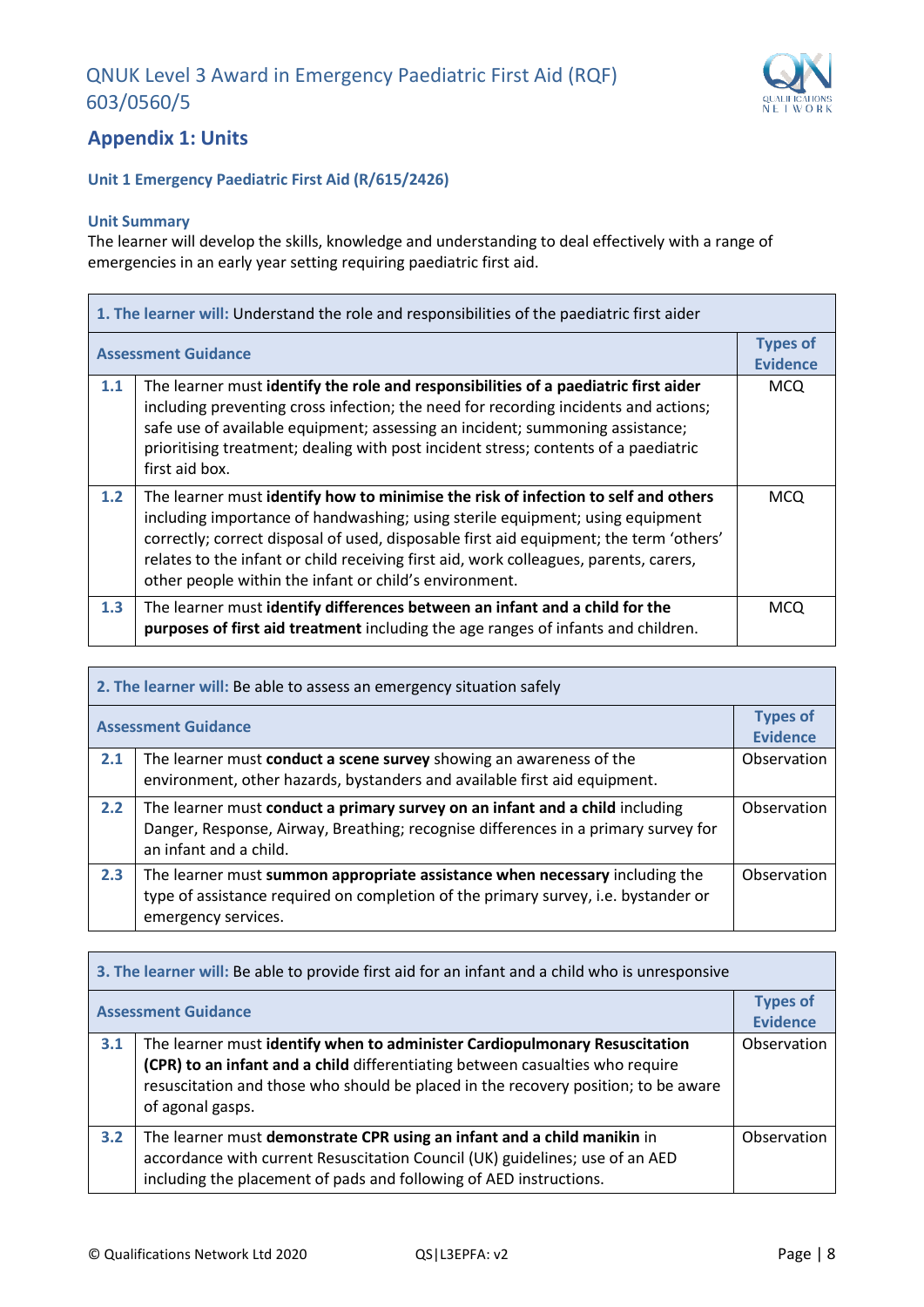

| 3.3 | The learner must identify when to place an infant or a child into the recovery<br>position differentiating between casualties who require resuscitation and those<br>who should be placed into the recovery position.                                                                                                                                                                     | <b>MCQ</b>  |
|-----|-------------------------------------------------------------------------------------------------------------------------------------------------------------------------------------------------------------------------------------------------------------------------------------------------------------------------------------------------------------------------------------------|-------------|
| 3.4 | The learner must demonstrate how to place an infant and a child into the<br>recovery position in accordance with current Resuscitation Council (UK) guidelines;<br>positions must include standard recovery position for a child and a modified<br>position for an infant.                                                                                                                | Observation |
| 3.5 | The learner must demonstrate continual monitoring of breathing for an infant and<br>a child whilst they are in the recovery position and be aware of the importance of<br>monitoring breathing; monitoring response levels, skin tone and pulse.                                                                                                                                          | Observation |
| 3.6 | The learner must identify how to administer first aid to an infant or a child who is<br>experiencing a seizure including assistance should be in accordance with current<br>first aid practice; when to seek help; positioning of casualty; actions to be taken;<br>importance of timing the seizure; what not to do; awareness that a seizure is a<br>possible sign of a cardiac arrest. | <b>MCQ</b>  |

| 4. The learner will: Be able to provide first aid for an infant and a child who is choking |                                                                                                                                                                                                                                                                                                                                                                                  |                                    |
|--------------------------------------------------------------------------------------------|----------------------------------------------------------------------------------------------------------------------------------------------------------------------------------------------------------------------------------------------------------------------------------------------------------------------------------------------------------------------------------|------------------------------------|
| <b>Assessment Guidance</b>                                                                 |                                                                                                                                                                                                                                                                                                                                                                                  | <b>Types of</b><br><b>Evidence</b> |
| 4.1                                                                                        | The learner must identify when choking is mild and severe including the<br>recognition features of a mild and severe obstruction of the airway in both an<br>infant and a child.                                                                                                                                                                                                 | <b>MCQ</b>                         |
| 4.2                                                                                        | The learner must demonstrate how to administer first aid to an infant and a child<br>who is choking following the treatment protocol for choking casualties in<br>accordance with current Resuscitation Council (UK) guidelines; both mild and<br>severe obstruction; treatment for a conscious and unconscious choking casualty;<br>does not include use of mechanical devices. | Observation                        |

| 5. The learner will: Be able to provide first aid for an infant and a child with external bleeding |                                                                                                                                                                                                                                                                                                 |                                    |
|----------------------------------------------------------------------------------------------------|-------------------------------------------------------------------------------------------------------------------------------------------------------------------------------------------------------------------------------------------------------------------------------------------------|------------------------------------|
| <b>Assessment Guidance</b>                                                                         |                                                                                                                                                                                                                                                                                                 | <b>Types of</b><br><b>Evidence</b> |
| 5.1                                                                                                | The learner must identify the severity of external bleeding for an infant and a<br>child and the characteristics of capillary, venous and arterial bleeding.                                                                                                                                    | <b>MCQ</b>                         |
| 5.2                                                                                                | The learner must demonstrate how to administer first aid to an infant or a child<br>with external bleeding managing a casualty with a bleed; dressing common<br>wounds to the head, arm, hand and leg; does not include the use of manufactured<br>tourniquets or haemostatic dressings/agents. | Observation                        |

| 6. The learner will: Know how to provide first aid to an infant and a child who is suffering from shock |                                                                                                                                                                                                                                                                                                                                  |                                    |
|---------------------------------------------------------------------------------------------------------|----------------------------------------------------------------------------------------------------------------------------------------------------------------------------------------------------------------------------------------------------------------------------------------------------------------------------------|------------------------------------|
|                                                                                                         | <b>Assessment Guidance</b>                                                                                                                                                                                                                                                                                                       | <b>Types of</b><br><b>Evidence</b> |
| 6.1                                                                                                     | The learner must recognise when an infant or a child is suffering from shock<br>identifying the common recognition features of a casualty in hypovolaemic shock.                                                                                                                                                                 | MCQ                                |
| 6.2                                                                                                     | The learner must identify how to administer first aid to an infant or a child who is<br>suffering from shock following the recommended first aid treatment for<br>hypovolaemic shock including position of the casualty; keeping them warm; nil by<br>mouth; moisten their lips; reassure them; refer to the emergency services. | <b>MCQ</b>                         |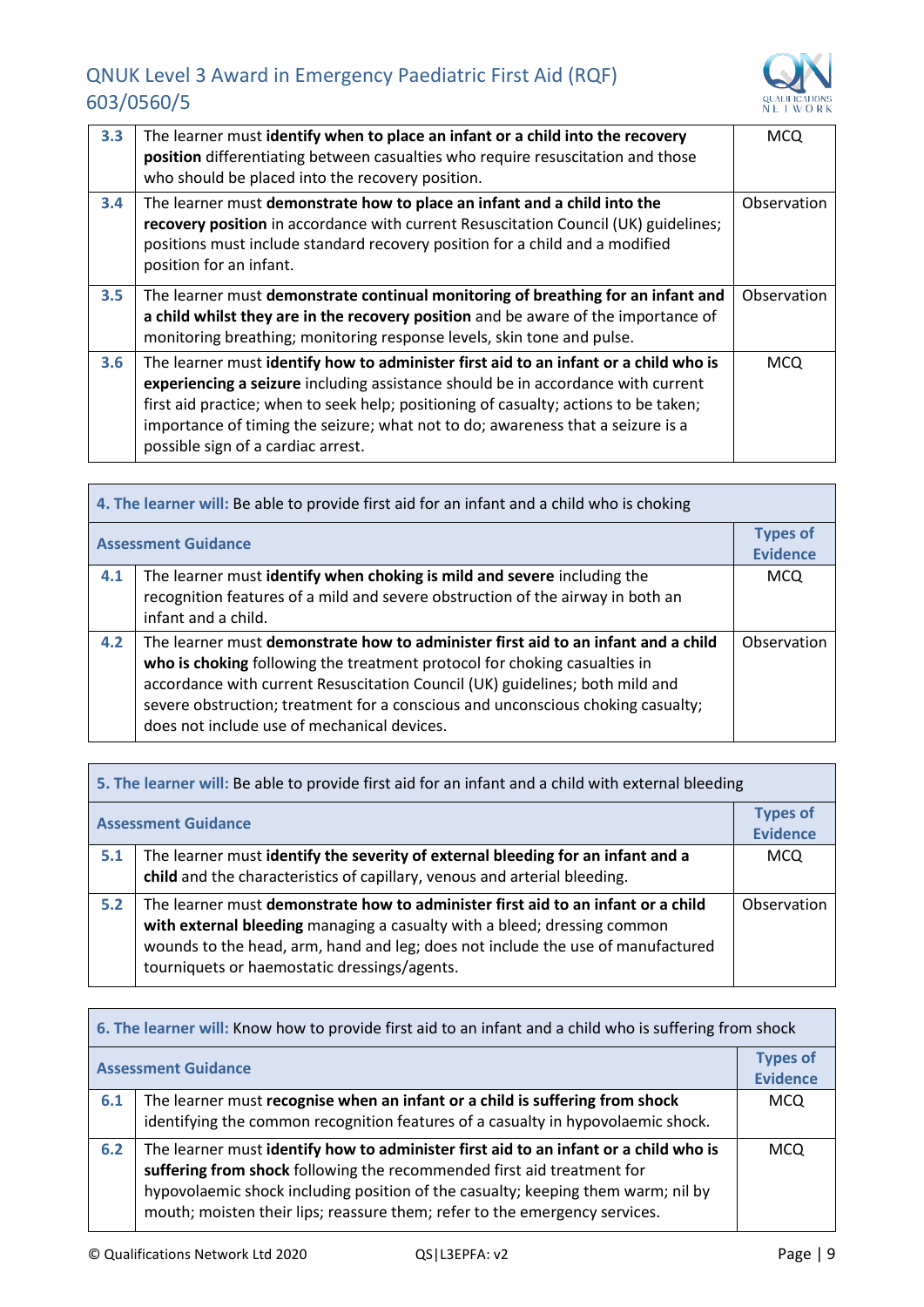

| 7. The learner will: Know how to administer first aid to an infant and a child with bites, stings and minor<br>injuries |                                                                                                                                                                                                                                                                                                                                                                                                     |                                    |  |
|-------------------------------------------------------------------------------------------------------------------------|-----------------------------------------------------------------------------------------------------------------------------------------------------------------------------------------------------------------------------------------------------------------------------------------------------------------------------------------------------------------------------------------------------|------------------------------------|--|
| <b>Assessment Guidance</b>                                                                                              |                                                                                                                                                                                                                                                                                                                                                                                                     | <b>Types of</b><br><b>Evidence</b> |  |
| 7.1                                                                                                                     | The learner must identify how to administer first aid for:<br><b>Bites</b><br>$\bullet$<br><b>Stings</b><br>$\bullet$<br><b>Small cuts</b><br>$\bullet$<br>Grazes<br>$\bullet$<br><b>Bumps and bruises</b><br>$\bullet$<br><b>Small splinters</b><br>٠<br>Nose bleeds<br>in accordance with current first aid practice, bites to include human and animal;<br>stings are limited to bees and wasps. | <b>MCQ</b>                         |  |